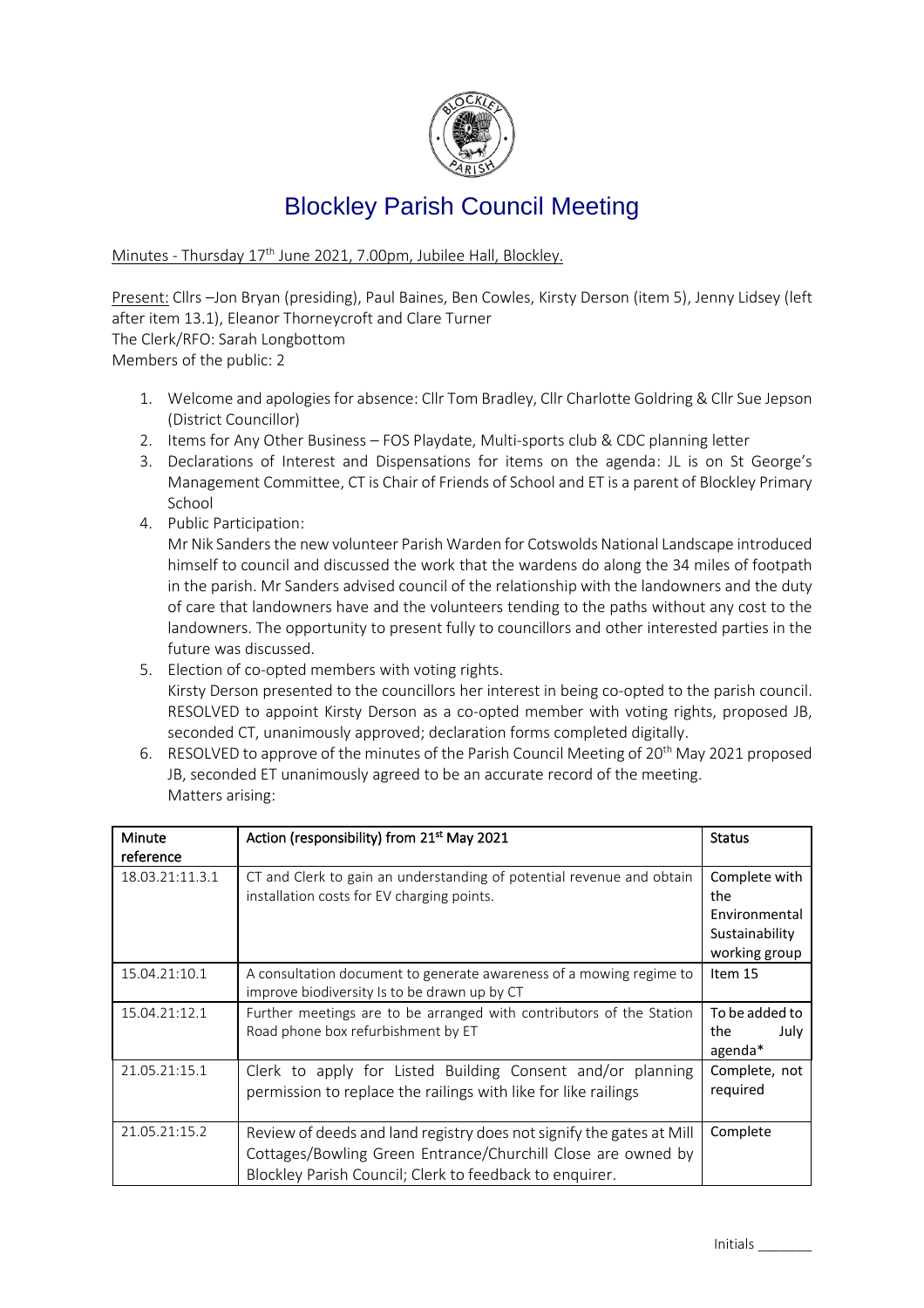| 21.05.21:15.1 | The original dates of the first aid courses are to be pushed back to   Complete<br>ensure that the halls can permit 16 delegates, Clerk to inform<br>provider |  |
|---------------|---------------------------------------------------------------------------------------------------------------------------------------------------------------|--|
|---------------|---------------------------------------------------------------------------------------------------------------------------------------------------------------|--|

|\* ET has approached an artist to display externally, ET and JB are to meet to discuss the internal content. ET is exploring grant opportunities. The matter is to be an item on the July agenda.

- 7. County and District Councillors' updates: Not present The Clerk is to email Cllr Stowe and ask for an update on the traffic management programme and request further information on the possibilities of reducing the cutting of verges. (17.06.21:7.1)
- 8. Planning: all current planning applications were reviewed. 21/02197/FUL - CDC planning to officer to decide. 21/01277/LBC - CDC planning to officer to decide.
- 9. Finance:
	- 1. Cllr Cowles circulated ahead of the meeting a Finance Report for 14th May 2021 11th June 2021 detailing all accounts held by the council.
	- 2. RESOLVED to approve expenditure from 14th May 2021 11th June 2021, proposed BC, seconded JB, unanimous approved.
	- 3. RESOLVED to approve a new financial software provider Scribe at a cost of £468 plus a one off set up cost of £297, proposed BC, seconded JB, unanimous approved.
- 10. Burials:
	- 1. Upon a change to section 5, RESOLVED a new Cemetery Policy proposed JB, seconded PB, unanimously approved.
	- 4. RESOLVED Burial Grounds Maintenance, Safety, Inspection and Repair Policy proposed JB, seconded CT, unanimously approved.
	- 5. RESOLVED Memorial Policy proposed JB, seconded PB, unanimously approved.
	- 6. RESOLVED the painting of all cemetery finials and bars at a cost of £300, proposed JB, secondary PB, unanimously approved.
	- 7. POSTPONED to replace and repair elements of the railings at Paxford War Memorial whilst further quotations are obtained. (17.06.21:10.7)

## 11. Parish improvements: –

A full review of noticeboards and bus shelters is to be prepared with quotations for the July meeting. (17.06.21:11.1)

- 12. Personnel:
	- 1. RESOLVED to purchase an annual subscription to SLCC at an annual cost of £185, proposed PB, seconded JB, unanimously approved.
	- 2. RESOLVED to purchase Cloudy IT software system, proposed JB, seconded CT, unanimously approved. Clarification on domain and DNS management is to be obtained.
- 13. Youth:
	- 1. Amends to wording and timings of the youth service commissioning document were discussed. RESOLVED to adopt a youth service commissioning document & commence the tendering process, proposed JB, seconded CT, abstained JL, approved by majority.
	- 2. Amends to wording and timings of the youth strategy were discussed. RESOLVED to adopt the parish youth strategy, proposed JB, seconded ET, unanimously approved.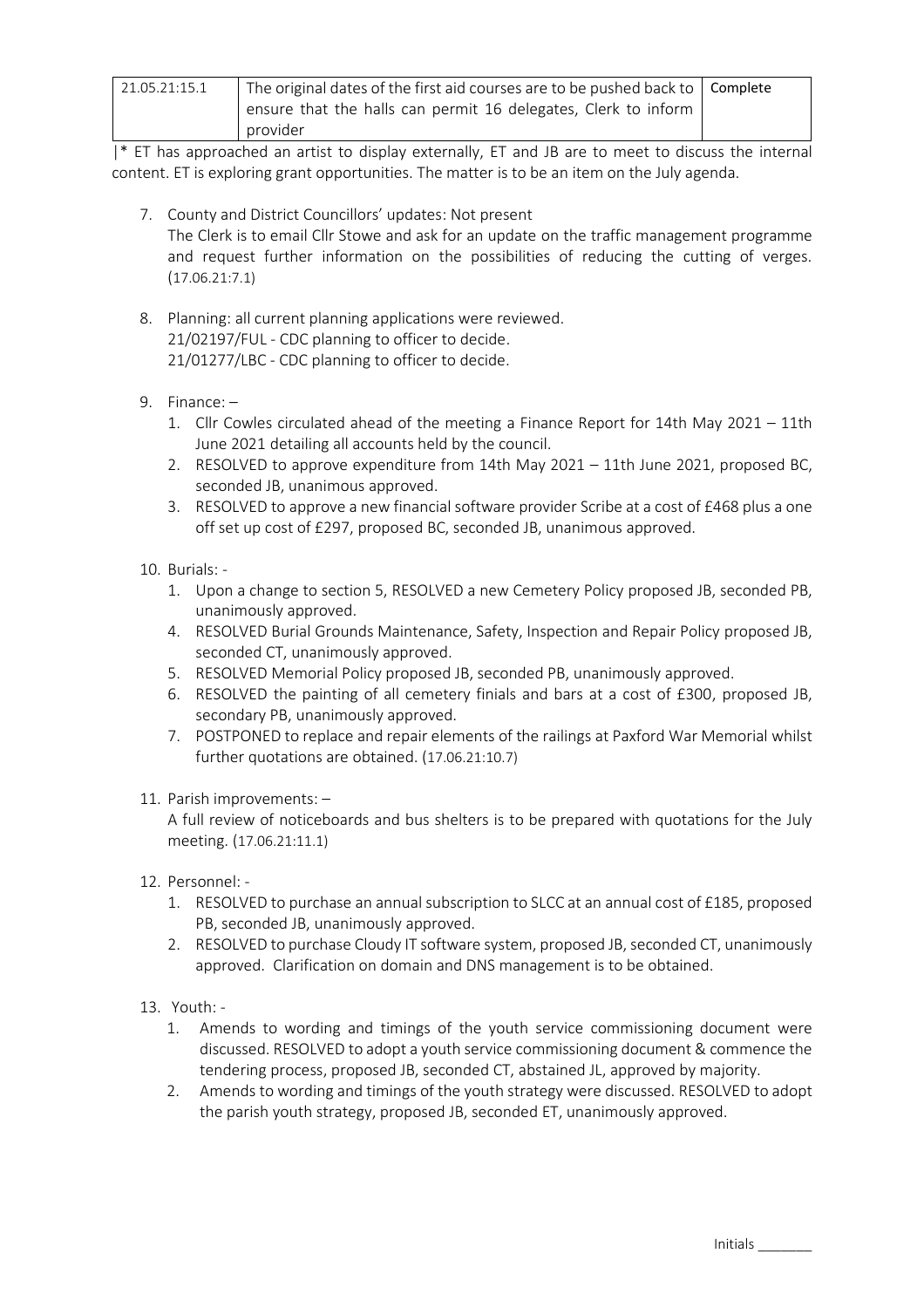14. Recreation: -

- 1. RESOLVED to form a working group to design the scope of redevelopment of Churchill Close & updates to Springfield Playgrounds, proposed JB, seconded CT, unanimously approved. Members of the working group are Cllr Bryan, Cllr Derson, Cllr Thorneycroft and Cllr Turner.
- 2. RESOLVED to retract a resolution made in May (minute reference: 21.05.21:12.2) to approve one piece of equipment for Churchill Close due to planning consent and installation costs, proposed JB, seconded ET, unanimously approved.
- 15. Environmental Sustainability update: -

Cllr Turner informed members that a meeting is planned for the 24th June when the objectives of the Environmental Sustainability Working Group will be derived, an action plan for full council consideration will be discussed and the green infrastructure consultation will be reviewed. Additionally, the mowing regime including highway verges, and the feasibility of electric vehicle charging points will be discussed.

16. SGH update: –

A written report by Cllr Bradley was circulated in advance of the meeting. Following receipt of the report, the Clerk is to update FOS that their grant application in November (minute ref: 19.11.2020:10.5) has been unsuccessful. (17.06.21:16.1)

Cllr Bryan is to write to the Chair of the management committee asking for their charitable objectives and for further information with regards to the opportunities of the carpark resurfacing and the responsibility of the council in this matter. (17.06.21:16.2)

## 17. Clerk's update and correspondence log: -

The Clerk circulated a report in advance; the Listed Building Consent for a defibrillator to be installed at the Great Western Arms has been received, the electrical application has been submitted to Community Heartbeat.

18. Any other business: -

- Permission granted for FOS to hold a playdate at Churchill Close on either the 17<sup>th</sup> or 24<sup>th</sup> September 2021.
- Blockley Parish Council are to add their name to support a letter by Quenington Parish Council to Cotswold District Council on planning consultation procedures.
- A local company providing sport and well-being sessions was brought to council's attention.

Date of Next Meeting: Thursday 15th July 2021 at Paxford Village Hall, 7pm.

Meeting closed 22.30pm.

Approved by Blockley Parish Council:

|--|--|

Print…………………………………………….

Date…………………………………………….